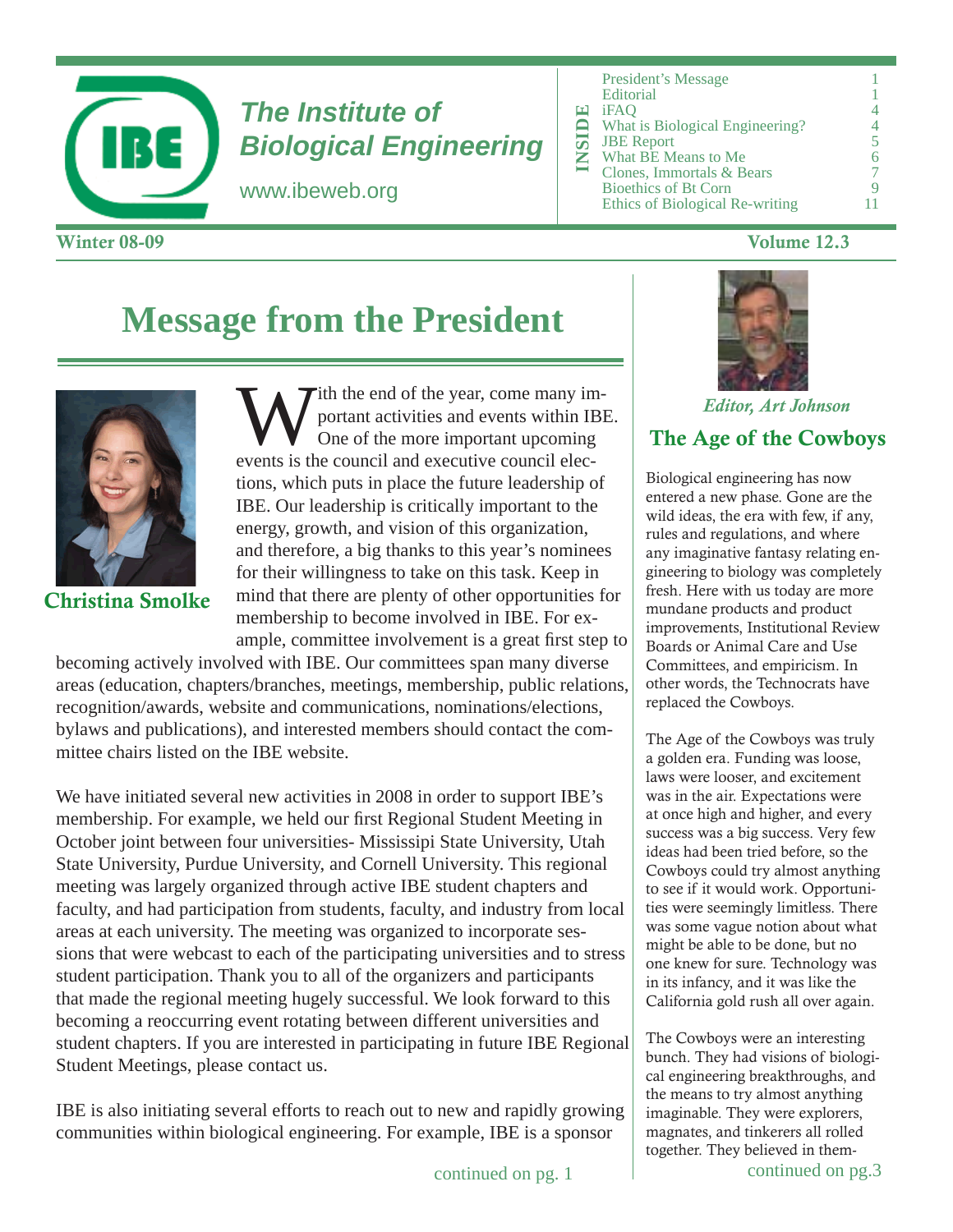#### *Continued from PRESIDENT, page 1*

of the 2008 iGEM (internationally Genetically Engineered Machines) competition, an international undergraduate synthetic biology competition held at MIT in November. Tom Richards, our Past President, has taken a lead in organizing the judging for the competition, and IBE is sponsoring an award to the winning teams. We have significant participation from some of our student members in iGEM, as well as participation in judging and team mentoring from our full members, and we are looking forward to further interactions with this growing community. For those of you who are not able to attend iGEM this year, we will have a special session at our annual conference focused on presentations from select iGEM teams. I also participated in Synthetic Biology 4.0, held at the Hong Kong University of Science and Technology. The conference brought together over 600 participants from diverse disciplines, including engineering, science, law, and policy, and the program format was inspired by suggestions from the community and included over 100 oral presentations and 220 poster presentations. There was a session on "Emergence of Professional Organizations" in which IBE participated.

We have also initiated our student membership drive, in which we are offering one year membership free to our student members. This offer is linked to our new resume bank and job board posting for IBE members, such that we ask all student members taking advantage of this offer to post their resume in the bank. We look forward to feedback from you on this new system, and what we can do to further improve it for our members.

The Journal of Biological Engineering (JBE) continues to be a significant success. Several of the articles published in JBE have been referenced in articles appearing in Scientific American and Nature. A big thanks to Mark Riley for all of his efforts in getting this open-access journal off of the ground. Mark Eiteman will be taking over the reins as editor-in-chief at the end of the year.

Finally, we recently held our bi-annual council meeting in Santa Clara, CA – on site for the 2009 IBE annual meeting. Much of the council's efforts were directed to discussing formats and programs for the upcoming annual meeting. We are putting together an exciting program with several new session formats, and we look forward to everyone's participation in making the annual conference a success. If you have ideas regarding session topics and formats that you do not feel are represented in the Call-For-Papers, please contact us.

Leading into next year, we will continue developing activities and strategies that will reach out to new members, while at the same time developing new initiatives and services to support the IBE membership. In addition, our efforts will continue to focus on leading discussions in education in biological engineering and on the foundational advances critical to biotechnology.



# **Bio-computer allows scientists to program molecules**

National Geographic News (10/16, Than) reported, "A newly developed biocomputer allows scientists to 'program' molecules to carry out 'commands' inside cells." These "devices could one day allow humans to manipulate biological systems directly, said the California Institute of Technology's Christina Smolke" who co-authored the study published on Thursday in the journal *Science*. "Bio-computers might eventually serve as brains for producing biofuels from cells, for example." The article noted, "The new bio-computer consists of snippets of engineered RNA assembled inside a yeast cell. ... In engineering terms, the bio-computer's 'inputs' are molecules floating around inside the cell. The 'output' manifests as changes in protein production."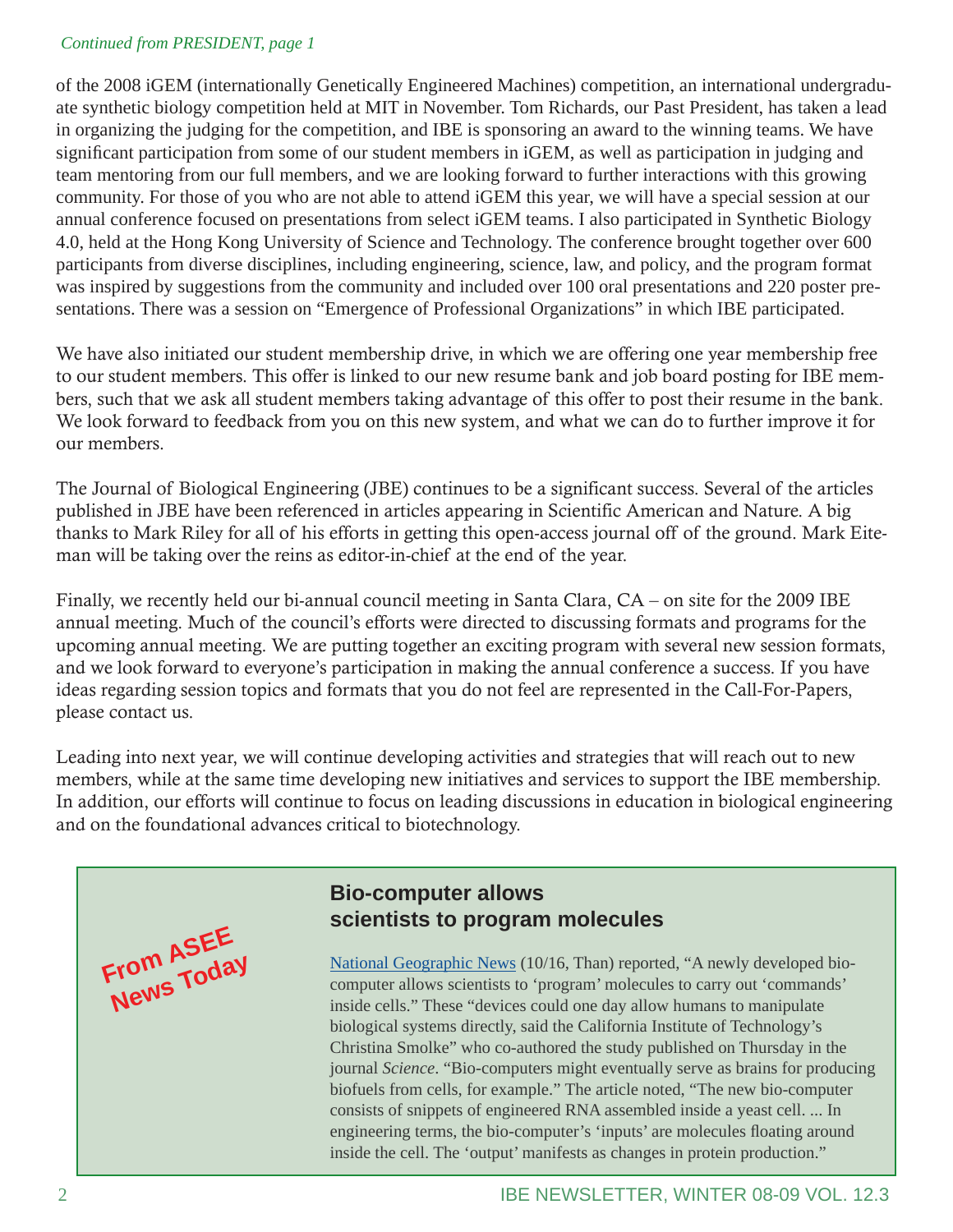#### *Continued from EDITOR, page 1*

selves and the technology they thought they knew, but they had little idea about the chances of success. They were optimists, every one, and their collective motto was: "Let's try it!"

I was fortunate to have known some of the early Cowboys. People like Francis Long, Lester Goodman, Allan Kahn, Les Geddes, Pat Horner, Wilson Greatbatch, William Kolff, Michael Debakey, and Dick Gowan. Many of these were biomedical device guys, for that's really where it all started. Soon after, the biological engineering visionaries appeared – people like John Ogilvie, Pat Hassler, Bill Splinter, Bill Fox, and Jan Jofriet. They would probably admit their lack of biological engineering knowledge, but they were true pioneering giants.

On their shoulders stand the Technocrats of today. These men and women know as much about biology as they know about engineering. They compete successfully for funding and they are familiar with NIH rules and regulations. They are adept at getting the most from their creations involving living things, and their improvements are measured in tiny steps rather than in giant strides. They have and use vast amounts of empirical data so that they can overcome secondary limitations of their devices and systems. Just saving a life is not necessarily their goal; adding quality to a long lifetime is their goal.

You can tell that a field has reached maturity when the Cowboys are gone and the Technocrats abound. The field becomes much more specialized and fragmented because the Technocrats generate specialized data and have limited ranges of interest. They are less interested in broad connections than they are in deep progress.

The original vision for biological engineering (and IBE) was that it would remain in the nascent state forever. It would bring biomedical engineers together with ecological engineers, and they would both be able to converse intelligently with metabolic engineers and food engineers. There would be no separation for synthetic biology, wetlands reconstruction, biomaterials, or bioreactor design. We would all appreciate the commonality that we share, and emphasize general laws at the expense of

empiricism. We would all share enthusiasm for the system and appreciate its wholeness.

Something happened on the way to the corral. Our own generalist Cowboys have largely been replaced by our specialist Technocrats. Our meetings are dissected along specialty lines, and we hardly ever see a paper that cuts across these lines. We don't talk to each other in the hall as we once did, because we have little in common. We don't understand general connections because we are too interested in narrow research topics. The success of the IBE meeting is based on numbers of papers and attendees, and not on the discussions that we once had.

When did we lose the foundational vision of IBE? Perhaps it was when we had to face the prospect of writing funding proposals that required specialized expertise. No matter – IBE is now as balkanized as any other society.

I would suggest at least one non-concurrent session at each meeting to host papers of a generalized nature that cut across specialties. There needs to be no other theme for this session than its generality. Papers for this session would be selected, perhaps even invited, from the Cowboys among us. They should be selected to bring back the excitement that the discovery of new knowledge can generate. When the session is finished, we should have a party. With Cowboy hats.

*The IBE Newsletter is published by Art Johnson Fischell Department of Bioengineering University of Maryland College Park, MD 20742 Ph: 301-405-1184 Fx: 301-314-9023*

### IBE 2008 Officers

**President:** Christina Smolke smolke@cheme.caltech.edu

**Secretary:** David Jones djones1@unl.edu

**Treasurer:** Czarena "Czar" ccrofche@bae.uky.edu **Crofcheck** 

#### **Councilors at Large**

Stacy Hutchinson

Past President: Tom Richard trichard@psu.edu

Jeff Catchmark JCatchmark@engr.psu.edu Patrick Cirino cirino@engr.psu.edu Tim Gardner tgardner@bu.edu Sheila Grant GrantSA@missouri.edu<br>Stacy Hutchinson sllhutch@ksu.edu

Todd Monroe tmonroe@lsu.edu

**Graduate Councilor**

**Undergraduate Councilor** Craig Barcus cbarcus@purdue.edu

Jay Keasling *jdkeasling@lbl.gov* Randy Rettberg pro@rettberg.com Chris Voigt cavoigt@picasso.ucsf.edu Mike Walter mfw2@cornell.edu

Scott Metzler sam144@msstate.edu

IBE NEWSLETTER, WINTER 08-09 VOL. 12.3 3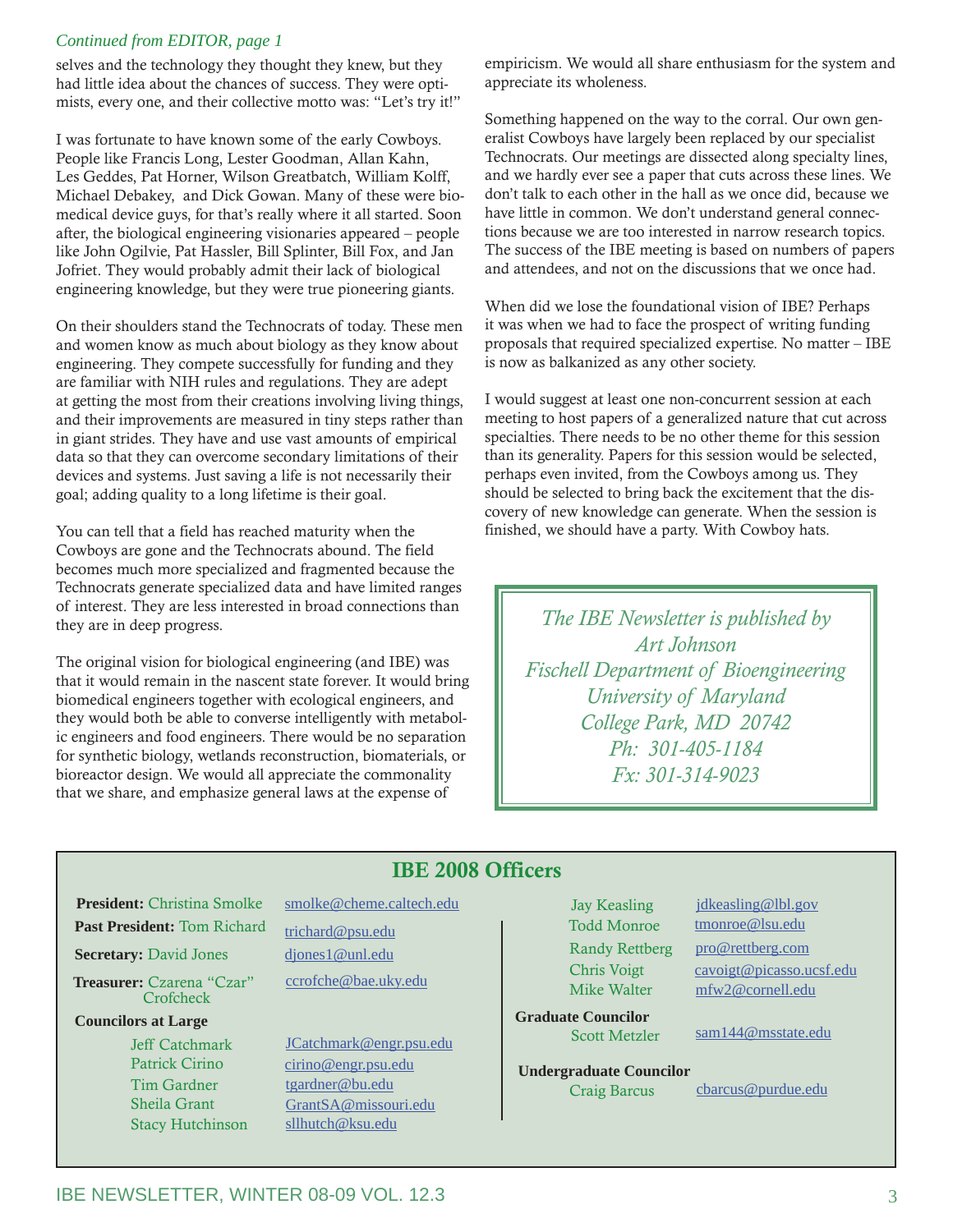# iFAQ

*iFAQ is a new column to appear in the IBE Newsletter, and we intend for it to appear regularly. Questions concerning almost any topic related to Biological Engineering, student life, professional interests, career management, or other issues of concern are invited from the readers of this newsletter. Answers will be contributed usually from older and wiser IBE offi cers and Council members, and sometimes from students or others in the fi eld. The intent of this column is to give useful advice on topics that are not always discussed among peers. If you have a burning question that you would like to have answered by our distinguished panel of experts, then send them along to Art Johnson, Editor, artjohns@umd. edu. Include in the email subject line the words "iFAQ Questions".*

*Q* **In one of my classes we were assigned to write a report about a topic of our choice. I spent a lot of time doing mine, and got it in just in time. I recently learned that one of the other students in the course copied his report from material on the web. I don't think it is fair for me to have put in so much work and he just copied his. What can I do about it?**

First let me state that honesty is an essential characteristic of professional educators and the higher education system. Higher education is based on seeking knowledge and truth. It is the responsibility of all members of the education system to promote the integrity of the institutions and to discourage academic dishonesty. --- Now to the specifics of your question. The person you describe has committed plagiarism and should be held accountable for his/her actions. I would recommend that you discuss this with your dean of students to get advice as how to proceed with reporting this action. Different schools have different policies about the reporting of academic dishonesty. At the very least, I would recommend that you ask your instructor to spend some time reviewing what constitutes plagiarism when completing an assignment. Whatever you do, approach it from the standpoint of doing what you know is right. Don't do it because you feel personally cheated. The individual has cheated himself/herself and the education system and if unchallenged may continue with dishonest behavior that may have far greater consequences in the future.  $-$  jag.

# **The Question of What is Biological Engineering? by Jerry Gilbert**

The term "biological engineering" has been and continues to be a phrase that creates a certain amount of ambiguity and uncertainty in people's minds. It was coined in the 1960's and ever since then people have been trying to figure out what it means. As a young biological engineering student running for an office at the annual meeting of the southern regional honors council, I was asked by a rather condescending humanities professor from another university: "What the hell is biological engineering?" It seems like I have been plagued with that question for almost 35 years.

Over the past ten or so years, however, people have become more polite and more curious. Now in response to biological engineering I often hear: "Is that like Biomedical Engineering?" My answer is always something similar to this: "Yes, but it is a broader term. I have an undergraduate degree in biological engineering and a doctorate in biomedical engineering." Just as I go on to explain that I specialized at the graduate level, I explain that biological engineering is a broader, more encompassing field and that you can think of biomedical engineering as biological engineering specialized or focused on humans.

This example of question and answer, as simple as it may seem, provides a good basis to start a discussion of what biological engineering is. Biological engineering is an engineering discipline based on the science of biology. You should stop at this point and think about what biology includes: all things living. The range spans from microscopic single-celled creatures to organisms to ecosystems. Although biological engineering may have initially focused on the organism level (plants and animals), much research is being conducted today at the cellular and the molecular level.

Biological engineering is the application of principles of engineering to study "life" and the components of things that are living. The living items may be in a process such as the production of a biofuel or in an ecosystem such as in a constructed wetland or they may be bacteria as in the subfield of synthetic biology. The study may focus on humans, non-human animals, plants, microbes, continued on pg. 7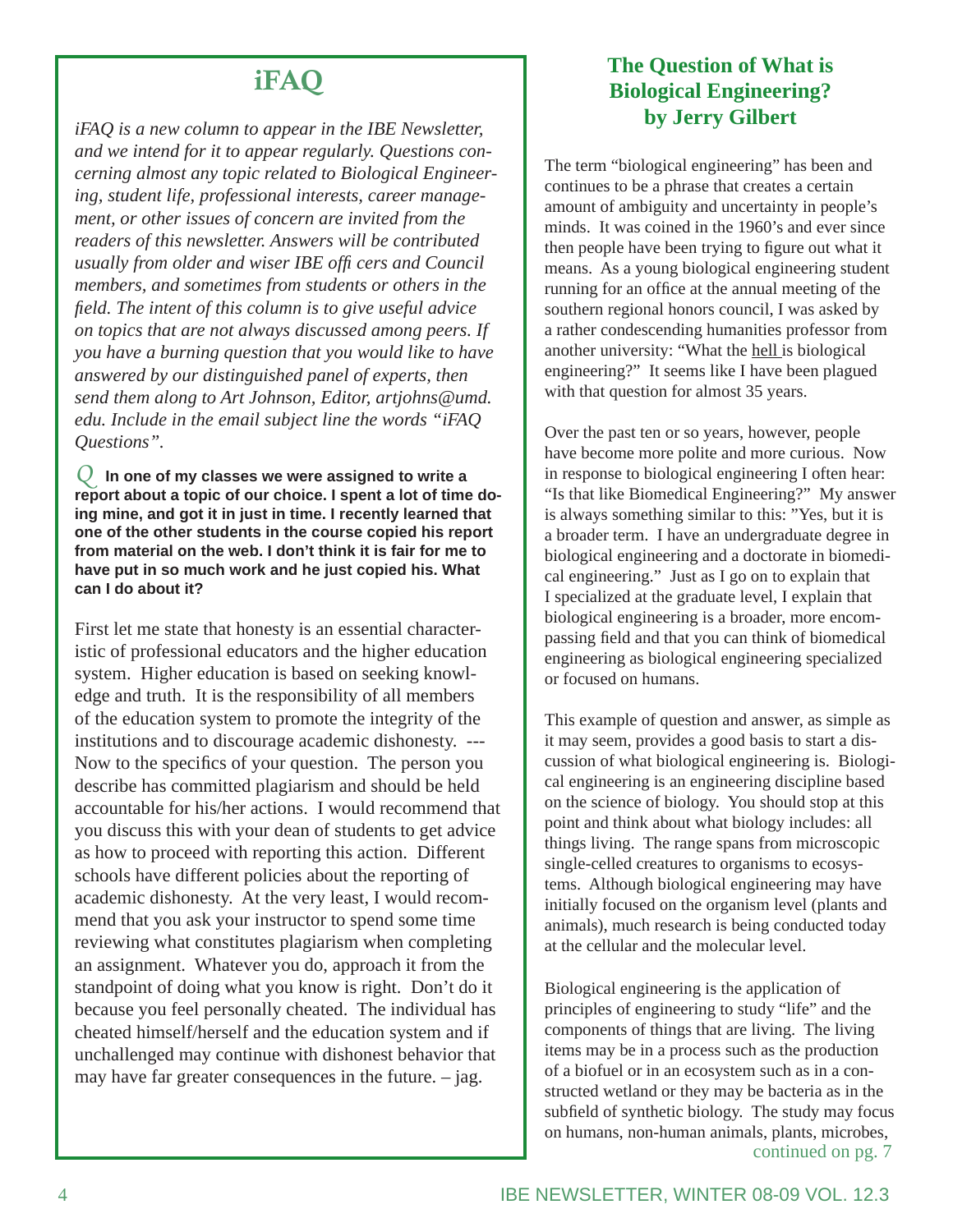

# **Report on** *Journal of Biological Engineering*  **Mark R. Riley, The University of Arizona**

 *JBE* launched on October 10, 2007  *JBE* can be accessed at: www.jbioleng.org

*Journal of Biological Engineering* (*JBE*) has just had a birthday! We launched on Oct 10, 2007 and have had a very active year. JBE is the flagship peer reviewed publication of the Institute of Biological Engineering.

In *JBE*'s first 12 months, we have published 22 excellent manuscripts. This is above our initial first year goal of 20 manuscripts and is fully in line with start up of other similar journals. The most accessed articles of the past 30 days have been in the area of synthetic biology and biomedical applications. These have been boosted by advertising campaigns by our publisher, BioMed Central. Articles referencing these *JBE* manuscripts have appeared in *Scientifi c American* and *Nature*. The number of manuscript accesses has increased substantially with the most accessed articles been viewed more than 7700 times. The average number of article views is about 2,500 times per article published. Clearly, *JBE* has a solid audience.

*JBE* currently has 10 manuscripts in review and the average time to decision has been about 120 days. The rejection rate is about 40%, as we have been highly selective based on content and topical area.

In the few months we have added new members to the editorial board including those listed below. We also have named Ms. Elyssa Tardiff from Purdue University as the *JBE* Copy Editor. Elyssa has been doing outstanding work ensuring that manuscripts meet the high standards of our publication.

| Kaustubh Bhalerao       | University of Illinois       | <b>USA</b> |
|-------------------------|------------------------------|------------|
| Sean Brophy             | <b>Purdue University</b>     | <b>USA</b> |
| Patrick Cirino          | Penn State University        | <b>USA</b> |
| Marko Dolinar           | University of Ljubljana      | Slovenija  |
| Gaétan Laroche          | Université Laval             | Canada     |
| <b>Ioan Notingher</b>   | University of Nottingham     | U.K.       |
| <b>Molly Shoichet</b>   | University of Toronto        | Canada     |
| <b>Ronald Sims</b>      | <b>Utah State University</b> | <b>USA</b> |
| Maryam Tabrizian        | McGill University            | Canada     |
| <b>Robert Ulanowicz</b> | University of Maryland       | <b>USA</b> |
| Thomas Webster          | <b>Brown University</b>      | USA        |

We thank all of our editors, reviewers, and authors for helping to make *JBE* a success in such a short period of time.

JBE continues to seek outstanding manuscripts from the breadth of topical areas within biological engineering. Submit your manuscript today to help to continue to build our field. Advantages of publication in JBE are a fast and fully electronic review process, online publication with open access (which means that anyone, anywhere with an internet connection can view your work), and availability of posting video and other data not easily conveyed in a traditional print journal.

Lastly, my term as Editor-in-chief of *JBE* is set to expire Dec 31, 2008 with Mark Eiteman from University of Georgia to take over the reins. I aim to stay involved but step back from the day to day duties. Mark has been intimately involved in *JBE* and I will be working with him this fall to ensure a smooth transition. This has been an enjoyable process and I am grateful for the tremendous support provided by the IBE members.

### IBE NEWSLETTER, WINTER 08-09 VOL. 12.3 **First 10 SET 10 SET 10 SET 10 SET 10 SET 10 SET 10 SET 10 SET 10 SET 10**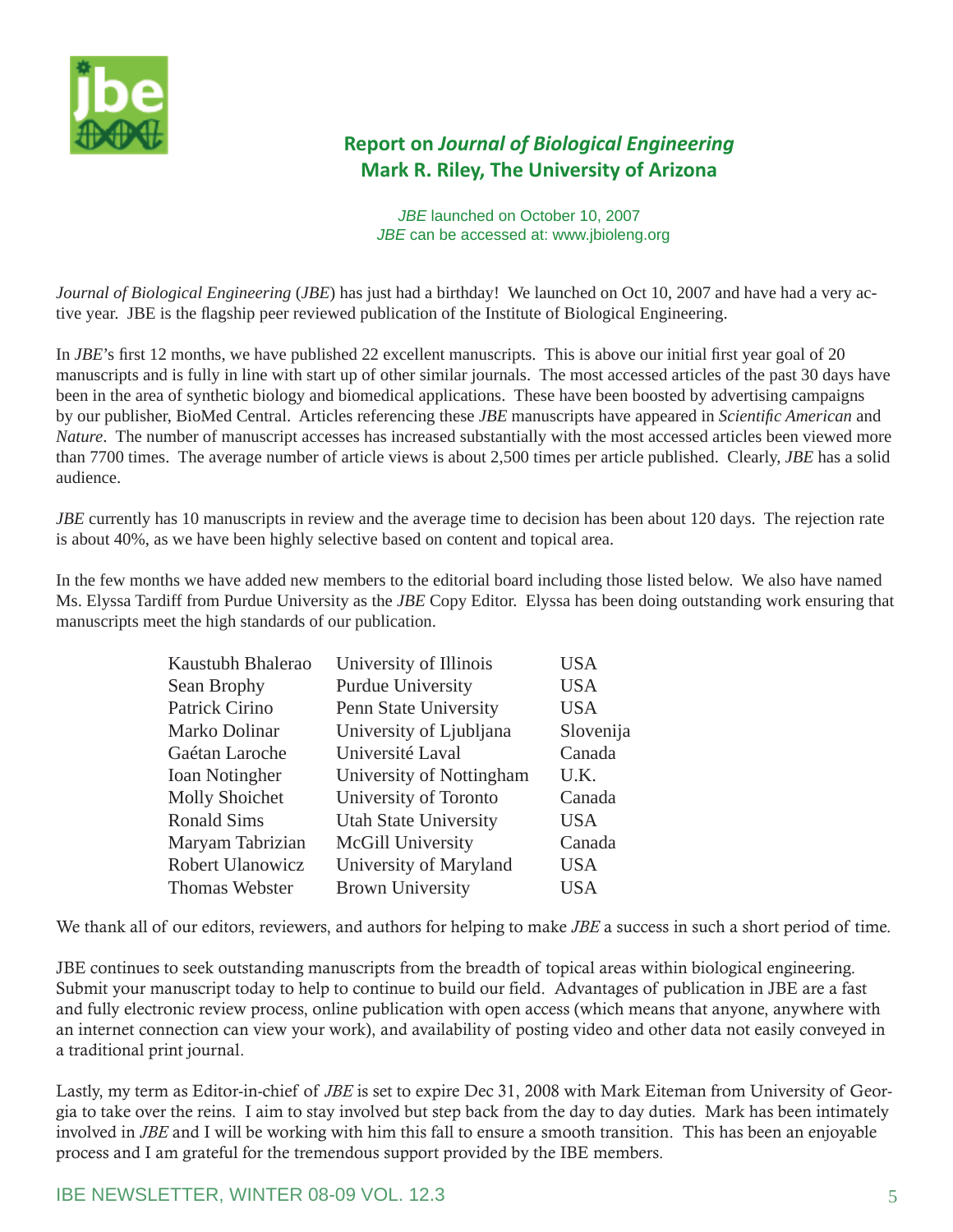## What Biological Engineering Means to Me

## Brahm Verma

Engineering is a profoundly creative process of designing workable solutions under constraints. In 'old' engineering, biology provided for establishing design constraints; it was not a source of the creative process for conceptualizing design possibilities. In my own experiences in engineering for agricultural and food systems, the properties of agricultural/food materials, physiology and/or the environment within which they must be maintained constituted *physical* design constraints. Components of an envisioned design were also thought in only the physical sense.

In the early 1980's, as a newly appointed department head, the words of the late Professor C.O. Reed of the Ohio State University spoken in 1930's that agricultural engineering "is the engineering of biology" were poignant to envisioning futurist new research directions. I could think of engineering *for* biological systems, but not engineering *of* biological systems.

My moment of epiphany was during an evening discussion meeting in Columbus, Ohio [ironically on the campus of Professor C.O. Reed] on October 27, 1987 when elaborating on his speech on "The Age of Biology" given earlier that day Carl Hall said, *we do not have engineering that is based on biology like we have engineering based on physics; we should think about the discipline of biological engineering that is based on the science of biology [paraphrased statement.]* Since then my exploration for a numinous foundational frame of reference for the discipline for biological engineering has lead to the following perspectives.

I started to question what is needed to build the foundational framework of biological engineering. For example: How to define *biological* properties of materials, structures of biological materials that give unique properties not found in physical materials and secrets of living systems that give adaptability to a changing environment? How to understand governing principles of complexity in living organisms that are not amenable to reductionism? How can we shift from function to organization, mechanistic to system view? Does object level matters, or similitude across biological scales holds? Was engineering captive to

the reductionism of the physical sciences and a new design paradigm is needed where holism and reductionism are complementary? Can our designs have physical components and also biological parts? Will biological engineering provide foundation for designing systems that do not have biological materials, e.g., a thermostat? I often asked rhetorically, can we design a thermostat to regulate room temperature that is not an electro-mechanical devise but rather a biological device? What biological framework is necessary to engineer such a design?

I did not have answers to these questions; however, I did envision the possibilities of mimicking living systems intentionally in an engineered design, whether it would be mimicking the creative structure of a spider web, or using protein for computer memory or advancing techniques for designing genetics to express predictive characteristics in products. By mid-1990's I had surmised Biological Engineering to be an engineering that shares its worldview with the science of biology and whose body of foundational knowledge is quantitative representations of living systems in forms useful for design. Biological engineering design paradigm combines reductive (function) and holistic (system) approaches concurrently. Its application domain is ubiquitous; and combining biological engineering foundational knowledge and frame of reference with best practices in an application domain (e.g., medicine, food and environment) will lead to remarkable designs that mimic biology itself. An important observation made by others was that Biological Engineering has core operational concepts, e.g., transport of energy, mass and information across interfaces; locomotion; kinetics; biological properties of materials; similitude in biological engineering (from genetic to eco-levels); and design principles of biological systems.

Finding biological analogs for components familiar to engineers, e.g., molecular motors and synthetic biologists creating BioBrick standard biological parts for designing novel biological machines bear evidence to the designing *of* biology. Fortunately the advances in mathematical and computer sciences simultaneously provide new and promising tools for these approaches. These advances are unraveling the numinous foundational frame of reference of biological engineering in the many ways envisioned earlier for creating a 'new' engineering.

continued on pg. 7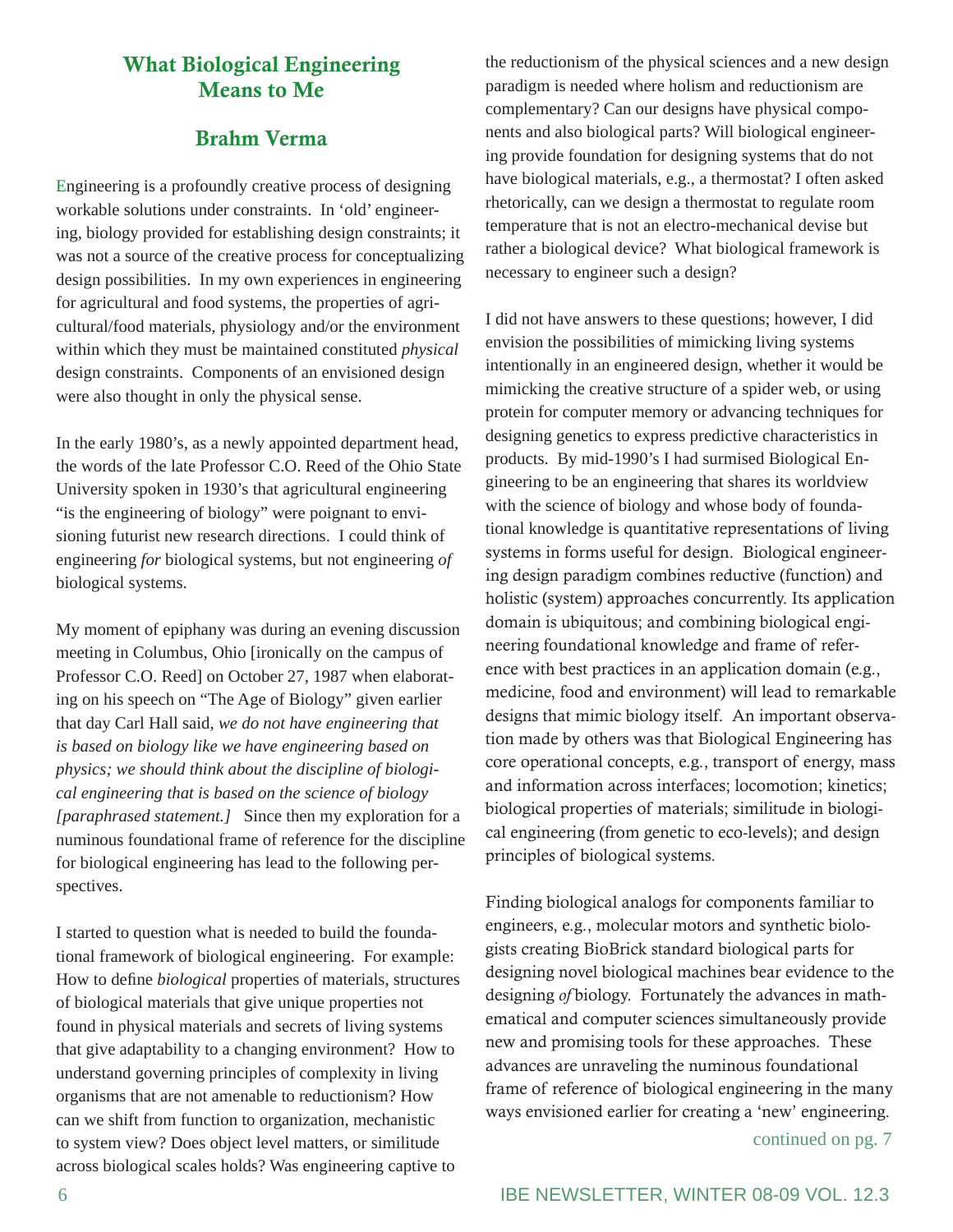#### *Continued from WHAT BIOLOGICAL ENGINEERING MEANS, pg. 6*

Through these years I have evolved to where I believe that Biological Engineering is changing engineering at its core. It is taking us beyond designing physical components and assembly that work in specific ways to creating possibilities of designing systems that mimic defining characteristics of living systems – adaptation, self-organization and emergence. Designing systems in which emergence of functions is guided by its environment (that is, adaptable) and intelligent guiding systems 'designs' components (both physical and biological) and assembly (that is, self-design) in ways to perform the adapted functions are the essence of the engineering of the 21st century. We are getting there faster than most of the engineering community anticipated in 1990's. IBE is uniquely providing leadership in this disruptive change.

#### *Continued from THE QUESTION, pg. 4*

tissues, organs, cells, or biomaterials. The study may also center on information about living things such as bioinformatics , biosimulations, or bioimaging. All of these examples trace back to the study of biology and specific topics that relate to living systems.

To me, biological engineering is not just a pure and basic engineering discipline but also a common meeting place for people who love biology and are drawn to ask and answer questions with the exacting tools of engineering. Adapting the tools of engineering for their use in biology and learning how to appropriately interpret the outcomes of the engineering analyses are major parts of the learning process for engineers who study biology. As we progress through the Century of Biology, biological engineers will become more confident in the value and uniqueness of their field as they make major contributions in studying biology and gain the proper respect they deserve.

#### **3rd Place Bioethics Essay 2008 IBE Meeting**

#### Clones, and Immortals, and Bears! Oh, My! by William Richbourg University of Maryland

Genetic engineering, like any other branch of science or technological progress, must undergo an ethical "review" by the public before being fully accepted and funded. But unlike every other branch of science or technological improvement, the possibilities of genetic engineering appear to be limitless as well as controversial. Whenever the general public perceives scientists to be "playing god," ethical and moral concerns are bound to be raised. When human life is involved, these ethical concerns can quickly become uninformed, media-fueled, hysteria. Designer babies! Attack of the Clones! Super-humans! All are future possibilities of genetic engineering, but they are extreme examples utilized by the media. Genetic engineering of bacteria has made it possible for diabetics to obtain affordable insulin, yet this triumph is downplayed and even dissociated from the controversial field.

Genetic engineering has been around for thousands of years, although not in the same sense that many think of it today. Any time a breeder of plants or animals selects for specific traits, they are manipulating the genetics of the offspring and changing the randomness of nature. All of the variations of dogs that are kept as domesticated pets today are the result of thousands of years of genetic engineering. This is the "accepted" variation of the term; accepted because it has been common practice for much of human history. Whenever a scary, new technology emerges there are groups of people (generally of the previous generation), who are adverse to it, and there are groups who embrace or simply are oblivious to it. Genetic engineering becomes "scary" when it is accomplished in the lab by scientists, as opposed to on the farm by breeders. When E. coli bacteria spontaneously begin producing insulin after a specific human gene sequence is engineered into their genetic code, the fear of what may come next can begin to brew. Super-resistant, and super-deadly pathogens falling into, or even being engineered in, the wrong hands are a legitimate ethical concern. Nearly every other advanced technology has somehow developed into a weapon of war, and there is no reason to believe that genetic engineering of pathogens will be any different. Strict regulations exist to control this kind of activity, but it is certainly an ethical concern. The idea alone that any technology may be used for harm cannot be used to stop the advancement of science.

Religion and science often clash, and never have the two been at further odds than in the debate regarding the manipulation of human life in the lab. Genetic engineering will soon reach the point where parents will be able to select for not only the sex of their child, but for appearance and possibly intelligence as well. Obviously, intelligence is a trait governed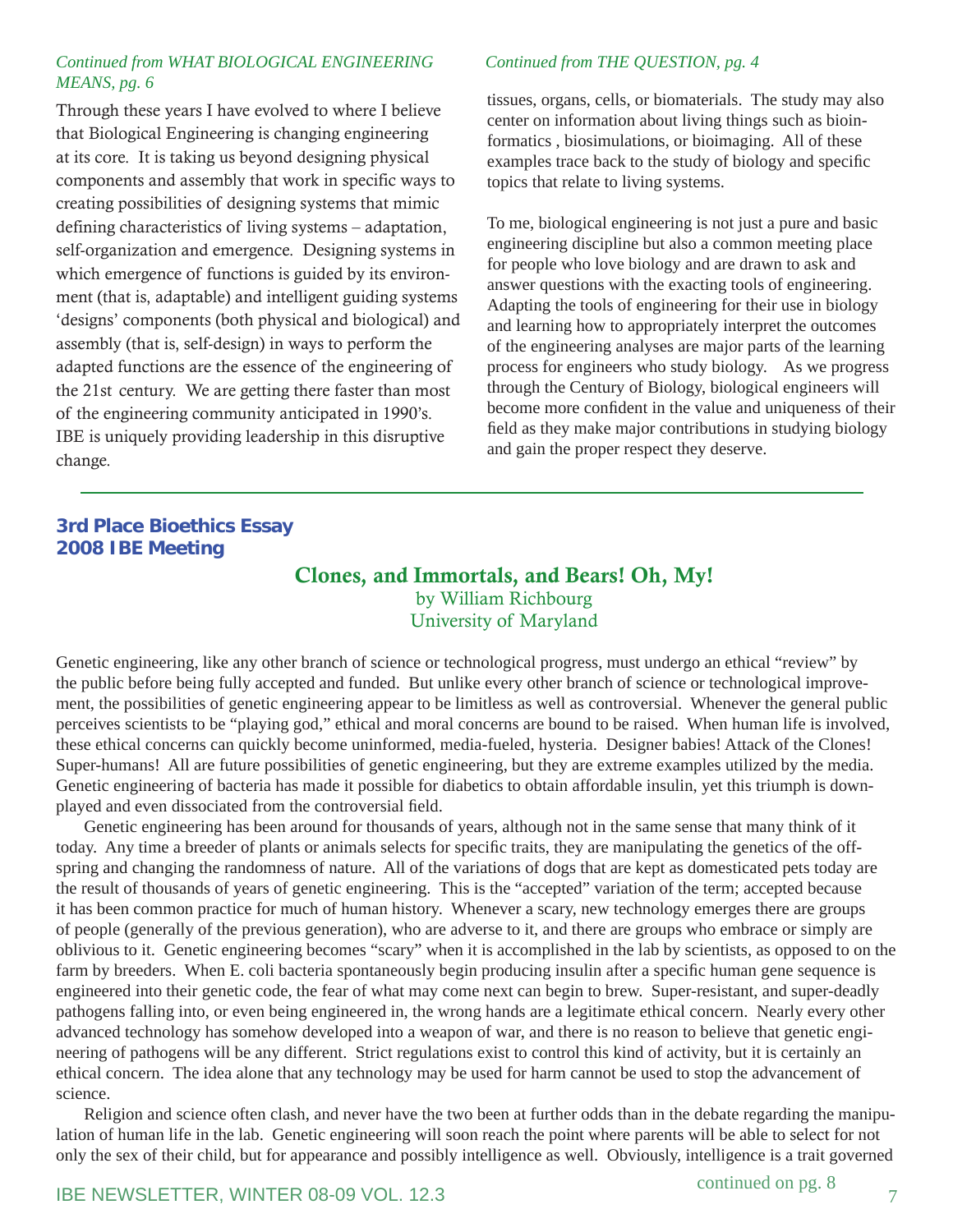#### *Continued from CLONES AND IMMORTALS, pg. 7*

by many genes as well as development and cannot simply be "turned on," but it is of great ethical concern whether parents should be able to manipulate nature at all. Even if designer babies are deemed acceptable, the ethical concern arises regarding the widening gap between the rich and the poor. Now, not only will the rich receive every "nurture" advantage, they would receive "nature" advantages in their carefully selected genetics. Non-engineered babies may fall further and further behind the bioengineered, eventually dividing the country into a class system reminiscent of Huxeley's *Brave New World.* Those born as epsilons would, on the whole, stay epsilons if the advantages of engineering outweigh the values of hard work. While these fears are likely radical, the ethical concerns of designer babies extend beyond religion, and into economics.

Humans have a natural tendency to seek out ways to extend their own lives and the lives of their kin. It is natural that such behavior should result from evolutionary selection. Therefore, it is hard to understand the concern with the possibility of greatly extending life through genetic engineering. Equally difficult to comprehend is an unwillingness to utilize genetic engineering in conception to avoid the possibility of genetic disease. Although, once again, scientists are "messing with the natural way of things," the scientific and technological advancements that have occurred over the last several thousand years have already extended human life expectancy in civilized countries by over 50 years. Given the choice, every mentally capable human being would rather live 75 years than 25, and future progress in genetic engineering will simply add to that. There are ethical concerns in terms of increased strain on the economy to support the elderly and with the possibility of overpopulation. Both concerns are impossible to address without considering the actual results of dramatic life expectancy increases on the human body. It is likely that "healthy life-time" will be increased, allowing people to contribute to society for many more years before they become elderly and, in turn, s negative strain on the system. Overpopulation is not a concern in civilized countries as with education, reproduction rates tend to fall. Overpopulation will still be the same concern it is today in many parts of the world, but these parts of the world are not on the forefront of research in genetics.

Human cloning is often at the center of ethical debates regarding genetic engineering, and for good reason. It is scary to think that it may one day be possible to create "Einstein reborn" in a lab. The ethics lie in the fact that every human being is unique, yet unreasonable expectations would lie on the shoulders of Einstein 2.0. Although genetics are likely a very important factor in intelligence, development and learning experiences also play a role. The ability to bring people back into the world lies in very shaky moral territory for many, and this would be the ultimate example used by many of "science gone too far." In addition to human cloning, human physical enhancement also lies in the ethical gray zone. Humans can already utilize drugs to improve physically, but athletic competition is in most cases limited to "natural" means of physical improvement. The line drawn is between what is allowed and what is not is arbitrary, and if genetic enhancement were to make its way into sports, the resulting arms race would be both dangerous and incredible to witness. Professional athletes are naturally gifted individuals and given experimental genetic modifications to keep up with the competition, super-humans would rapidly emerge.

The vast possibilities of genetic engineering make it an ethical and moral center of debate, but it is in effect no different than the emergence of other great leaps in science. People tend to fear change, often legitimately so, and there is no greater change in the history of science than the ability to manipulate the very foundation of life. The genetic code makes each organism unique, and when man gains the ability to mix and match genes and organisms, powers formerly reserved only for God are called into question. If man can generate life from scratch using simple nucleotides, religion is backed into a corner, which, for some, is the greatest ethical concern of all.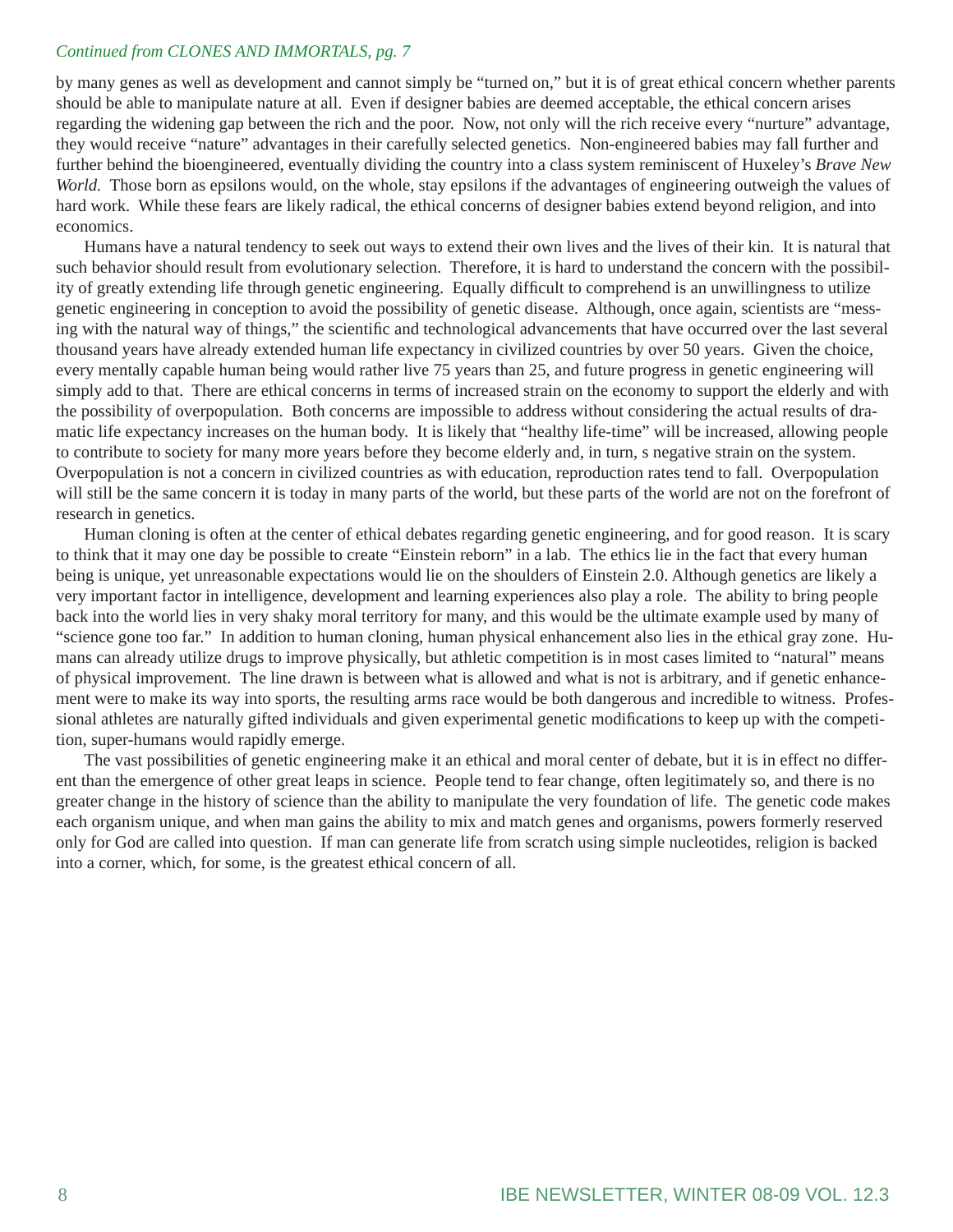#### **Honorable Mention Bioethics Essay 2008 IBE Meeting**

## The Bioethics of Bt Corn by Stevephen Hung University of Maryland

Humans now have the genetic tools to create perfect corn: sweet, nutritious, and even insect resistant. Bt corn is a genetically modified food that is resistant to many insect pests. The debate over the bioethics of Bt corn represents a larger controversy over bio-engineered foods, whether they are worth the cost, whether they are safe for human consumption and safe for the environment, and whether it is right for humans to intervene in the genetic makeup of another organism. Often the fuel for controversy stems from unclear or incorrect conceptions of the technology and its effects.

Bacillus thuringiensis (Bt) is a remarkable bacterium that makes a crystal protein which breaks down and becomes an endotoxin in the digestive tract of insect larvae (10). Bt is an active ingredient in many insecticidal sprays, like Dipel Dust (4), and has been used by farmers to control for many insect pests. Bioengineering has made it possible to isolate, cut, and insert the toxin-making gene from Bt to corn plant DNA, using restriction enzymes and ligases(1). Bt corn varieties make Cry protein 1Ab, which is commonly used against the European Corn Borer (ECB) and the Southwestern Corn Borer (SCB). A new variety of Bt corn makes Cry1F protein, which is effective against also armyworms and black cutworm (3).

The advantages of Bt corn seem obvious for its agricultural and economic potential to maximize yield and profit. Corn is the third most planted crop worldwide, and the possibility of having consistent food yields is especially promising for developing countries. Developed and developing countries alike have begun to cultivate Bt corn (7). In the US, ECB is the biggest threat to corn crops, and is estimated to incur damages of more than one billion dollars a year (1). Bt crops provide insurance by killing pests where the spray can not reach, specifically ECB and SCB that bore into the corn stalk. Compared to regular insecticide spray that kill on average 80% of first generation and 67% of second generation ECB larvae, respectively, Bt corn varieties kill on average 96-99% of first and second generation ECB larvae(1). Bt corn is also free of mycotoxins, a byproduct of pest activity, that is carcinogenic to animals and humans (3). Economic profi t calculations are dependent on many confounding factors, such as insect pressures, market fluctuations, and soil conditions. In 2001 the Environmental Protection Agency estimated that a maximum of \$219 million/year in benefits could be attributed to Bt corn  $(3)$ . In Argentina, the benefits to cost ratio was enormous for large farmers $(8)$ , while modest profits were calculated for farmers in the Philippines(7). Some have questioned the economic sense of costly Bt seeds for poor farmers (2). Overall the trend seems to indicate that bigger farmers have more access and make more profit on Bt corn.

In weighing the benefits and costs of growing Bt corn, there are three primary concerns that should be addressed. First and foremost, Bt corn must fulfill its primary goal: to be safe for human consumption. All economic or ecological considerations are negligible if this condition is not satisfied. Secondly, Bt corn must not cause unforeseen or uncontrollable environmental changes that result in detriment to other organisms and humans. Thirdly, Bt corn must not violate ethical principles that may cause us to slip down the slippery slope of bioengineering applications with wider implications.

With regards to food safety, the EPA and the Food and Drug Administration (FDA) provide definite answers. Based on twenty years of testing, the EPA concluded in 1996 and again in 2001 that Cry proteins are not harmful to humans or to mammals in general (3). The fact that it is a protein means it is sensitive to pH; lab tests confirmed Cry proteins in gastric juice break up within seven minutes into their amino acid building blocks. Thus no chronic exposure effects are possible. Comparison of the protein to known allergens showed no probability of the proteins inducing an allergic response. Acute oral toxicity tests on mice showed no significant effects. With the EPA showing the Cry proteins to be safe, the FDA found nothing unsafe, or indeed, different about Bt from normal food, to even require companies to label Bt corn as bio-engineered (11).

Any ecologist well knows the effects of introducing a new species like insect resistant corn will lead to far-reaching consequences for the environment. Most obviously target caterpillar and worm populations will fall, and competitor populations may rise. Field studies on the effects of Bt spray on ecosystems revealed that shrews and birds that prey on caterpillars and moths either migrated or had to find other sources of food(10). The effects of Bt corn on primary and secondary consumers should be no better, but no worse either. Bt does not harm non-target insects or soil microbes (1). In fact, Bt spray has more potential to harm indirectly other beneficial insects like parasite wasps that control ECB populations. There is no risk of biomagnification of Bt up the food chain, once again because of degradation of protein in digestion (10). One study (5) that seriously discredited Bt corn reported that monarch butterfly larvae that fed on milkweed coated with Bt pollen had a lowered survival rate. But other studies (6), later supported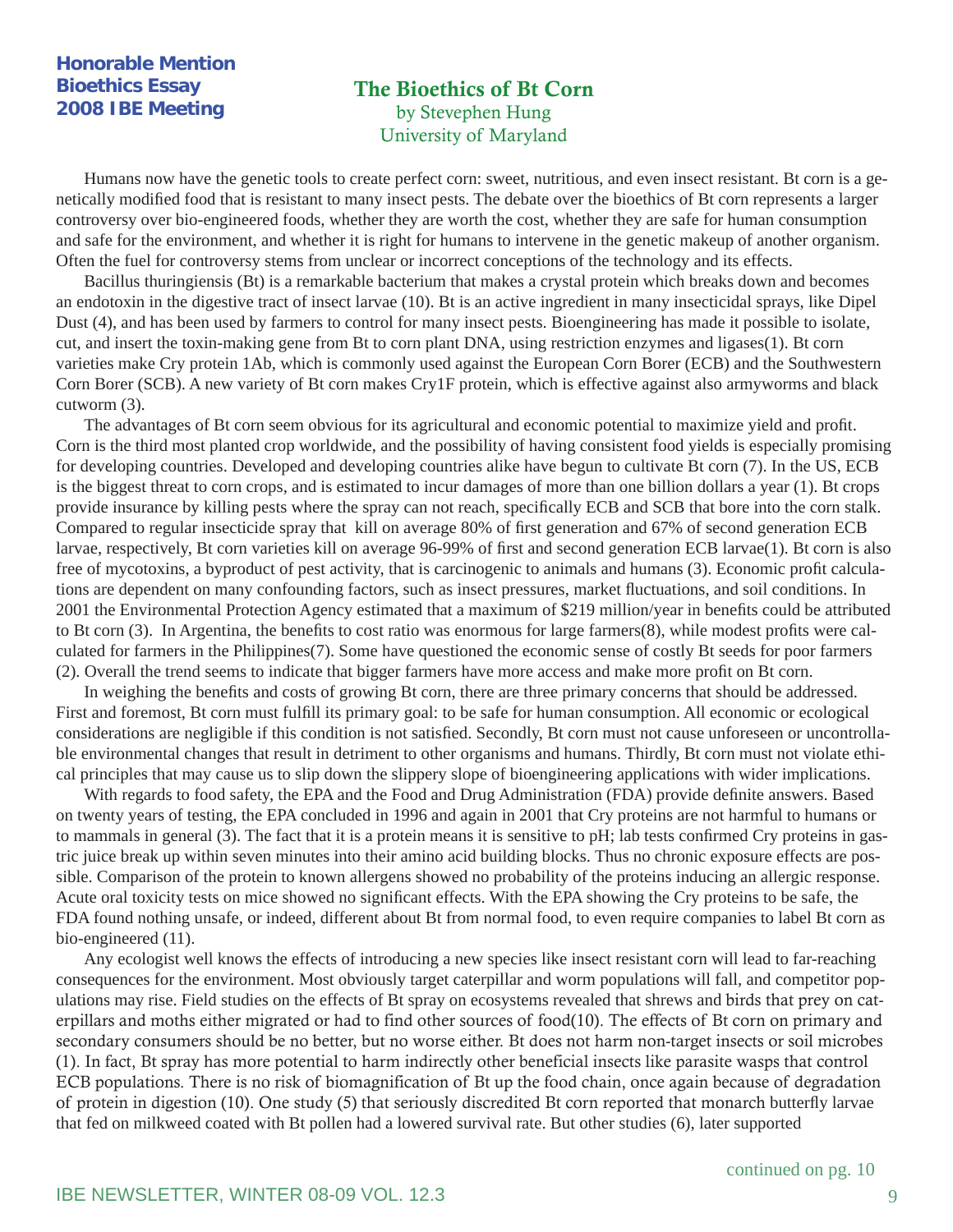#### *Continued from BT CORN, pg. 9*

by EPA, showed that only one variety of Bt corn (event-176) posed risk to monarchs at a critical density, and these crops were less than 2% of total corn acreage.

The most harrowing aspect of ecological consequences is the possibility that insects will develop resistance to Bt corn, as they do for many other insecticides. The EPA responded with a two-prong attack: 1) the high dose regulation (Bt corn must have 25X the amount of toxin required to kill 99% of insects) is needed to insure that no partially resistant insect survives and passes on the resistance gene to future generations and 2) the structured refuge approach reserves 20- 50% of the field to non-Bt crops where insects would develop without resistance and dilute the frequency of the resistance allele by mating with resistant insects(3). And thus far these measures have worked; there have been presently no reported incidents of insects developing resistance to Bt crops (9).

The last concern, unlike the previous ones, is not answerable by case studies or human experience. It deals with the ethics of humans manipulating the genes and designing the characteristics of another organism. I believe that biotechnology is merely a step forward in the general trend of humans applying knowledge to their fit their needs. Since the time of Mendel people have cultivated hybrid crops to exhibit desired traits (11). Biotechnology has met controversy for simply making more efficient the process of creating and maintaining these crops. Bt corn serves as a model of success by responsible management, through monitoring for insect resistance and ecological impact and enacting the appropriate regulations. Creating insect-resistant corn is not the same as creating animals or human beings with desired traits. The distinction lies in the line that divides plants and animals. The same responsibility in protecting the environment is equally critical in preventing us from falling down a slippery slope towards applications of biotechnology which we are not prepared for.

#### **Works Cited Page**

- 1) "Bt Corn: Long Term Sucess Through Resistance Management." University of Minnesota Extension. Ed. K R. Ostlie, W D Hutchinson, and R L Hellmich. 2002. University of Minnesota. 29 Oct. 2007 <http://www.extension.umn.edu/distribution/cropsystems/DC7055.html>.
- 2) "The Economics of Bt Corn: Whose Interest Does it Really Serve?" A Greenpeace Southeast Asia Report June 2005. Greenpeace Seasia. June 2005. Greenpeace. 30 Oct. 2007 <http://www.greenpeace.org/ seasia/en/press/reports/rpt-ge-bteconomics>.
- 3) Environmental Protection Agency. Bt Plant-Incorporated Protectants October 15,2001 Biopesticides Registration Action Document. Oct. 2001. Environmental Protection Agency. 29 Oct. 2007 <http://www.epa.gov/pesticides/biopesticides/pips/bt\_brad2/2-id\_health.pdf>.
- 4) Examples of insecticide products currently manufactured for use in home fruit plantings. Ohio State University. 29 Oct. 2007 </http://ohioline.osu.edu/b780/pdf/Table19.pdf>.
- 5) Friedlander, Blaine P, Jr. "Toxic Pollen From Widely Planted, Genetically Modified Corn Can Kill Monarch Butterflies, Cornell Study Shows." Cornell News 19 May 1999. 30 Oct. 2007 <http://www.news.cornell.edu/releases/May99/ Butterflies.bpf.html>.
- 6) Hellmich, Richard L, et al. Monarch Larvae Sensitivity to Bacillus thuringiensis Purified Proteins and Pollen. Aug. 2001. US Department of Agriculture. 30 Oct. 2007 <http://www.biotech-info.net/PNAS-Hellmich\_abstract.html>.
- 7) Mutuc, Maria E, et al. Farm Level Impacts of Bt Corn Adoption in a Developing Country: Evidence From the Philippines. 2007. University of the Philippines at Los Banos, Texas Tech University. 30 Oct. 2007 <http://agecon.lib.umn.edu/cgi-bin/pdf\_view.pl?paperid=26247&ftype=.pdf>.
- 8) Paredes, Cecilia, and Marshall A. Martin. Adoption of Transgenic Crops by Smallholder Farmers in Entre Rios, Argentina. July 2007. AAEA. 29 Oct. 2007 <http://agecon.lib.umn.edu/cgi-bin/pdf\_view. pl?paperid=26349&ftype=.pdf>.
- 9) "Science-based Management of Bt Crops can Prevent Emergence of Insecticide-Resistant Pests." www.Bio.org. Biotechnology Industry Organization. 30 Oct. 2007 <http://www.bio.org/ foodag/background/irmanagement.asp>.
- 10) Swadener, Carrie. Bacillus thuringiensis (Bt): Insecticide Fact Sheet. Joournal of Pesticide Reform 14. Northwest Coalition for Alternatives to Pesticides. 29 Oct. 2007 <http://www.mindfully.org/GE/Bacillus-thuringiensis-Bt.htm>.
- 11) Thompson, Larry. "Are Bioengineered Foods Safe?" FDA Consumer Magazine. Jan. 2000. US Food and Drug Administration. 29 Oct. 2007 <http://www.fda.gov/fdac/features/2000/100\_bio.html>.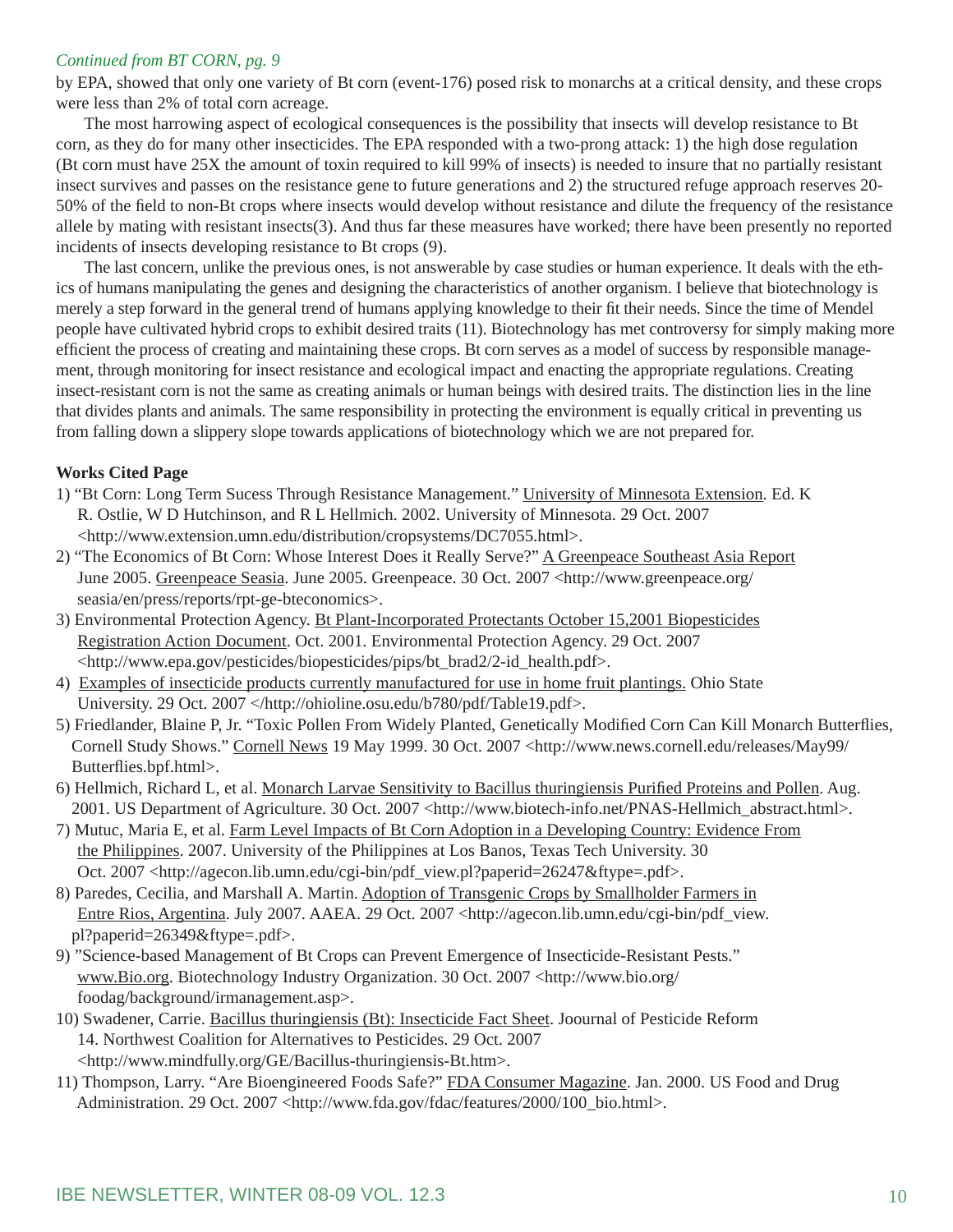#### **Honorable Mention Bioethics Essay 2008 IBE Meeting**

#### The Ethics of Biological Re-Writing by Bryan Hofferbert University of Maryland

Originally, synthetic biology was the way of looking at biology in attempts to gain a broader understanding of living things and natural systems through a combination of biological research techniques. More recently, however, with the vast strides made in engineering technology, this definition has shifted to the recreation and modification of these living things and natural systems. However, with this recent advancement in technology and engineering, the question of ethics comes into play.

 A particular situation where the ethical basis of research is questioned concerns the progress made primarily by biologist Drew Endy at the Massachusetts Institute of Technology and his process of biological *re-writing*. Re-writing expands on the concept of genetic engineering, which involves the exchange of DNA from one species to another to achieve desired traits. Instead, re-writing involves the design and production of living systems that possess desirable and predictable traits. Additionally, these organisms are able to use interchangeable parts and sometimes contain an expanded genetic code. These capabilities allow these living systems to do things that no natural living system can.

 The mere concept of designing living systems catered to our needs as people rises ethical questioning. Evolution has occurred over billions of years to produce each and every living system in the natural world today. Is it really our place to tamper with or accelerate this slow but time-proven process? Religion aside, life has competitively adapted since the beginning of time to produce natural systems in the world today, and will continue to do so barring some worlddevastating catastrophe; this is the natural course of things. Interfering with the natural course of things can have devastating effects on the natural world. For example, we can already be held accountable for wiping out entire species from existence. Although this is not nearly an identical situation, it exemplifies the drastic consequences of our irresponsibility towards the natural world and even life itself.

Obviously, re-writing can in no way directly affect the natural order of things to drastically alter life on this planet. However, certain consequences of this process may act to do so. Though engineered in the seclusion of a lab, many rewritten organisms are designed to have applications outside of those labs. Since this process is still in the early stages of development, the current focus is on the recreation of certain strands of bacteria with applications including modern medicine, warfare, and ecology. When working with synthetic bacteria in the natural world, an emphasis must be placed on isolating the natural world from the synthetic organisms.

If synthetic organisms were accidentally released into the natural world, natural competition would most certainly be altered. If the synthetic organisms had an evolutionary advantage over natural organisms, the natural organisms may struggle for survival and, in extreme cases, may even become extinct. However, since we are not intentionally modifying organisms to possess evolutionary advantages but rather as tools for human gain, this is an unlikely scenario. A more likely scenario, however, would be synthetic organisms with evolutionary disadvantages. The synthetic organisms could end up filling the spot of a natural species for natural selection. This could potentially lead to unnaturally large or even explosive and uninhibited growth for certain natural populations.

When considering the ethics of a situation, the gain must be evaluated. When doing so, the potential benefit of biological re-writing is abundant. An example of recent studies includes bacteria that are able to digest TNT. Recreating these organisms with an added gene that causes them to glow during this specific metabolic action would have a useful application in modern warfare and land mine detection. Another example revolves around the modification of bacteria to contain the genetic information of the wormwood shrub. The wormwood shrub produces trace quantities of *artemisinin*, which is a potent medicine for malaria. If artemisinin could be produced in mass quantities by bacteria, the medicine would be cheaper and more accessible to areas that desperately need it. Similarly, the potential research that could be achieved using re-written organisms seems astronomical. One example includes the modification of cells that could be used for cancer research. These cells would have a sort of easy-to-read counter that make cell-division easy to record and observe. When thinking about the amount of human lives that could be saved indirectly by re-written organisms, it seems almost like we have an ethical obligation to do so.

However, as with any great achievement or power, with the process of re-writing a living organism comes great responsibility. As with any scientific research involving natural systems, reverence must be paid to all life. Although most of the current focus of the research is on bacteria and cells, the potential for expansion is limitless. When thinking about higher organisms, the concept of using living organisms as tools for human gain seems ethically questionable at best. Therefore, care and respect must be given to the organisms of study. It would be best if the organisms could be modified to achieve the desired effect through their natural metabolism or natural actions. continued on pg. 12

#### IBE NEWSLETTER, WINTER 08-09 VOL. 12.3 11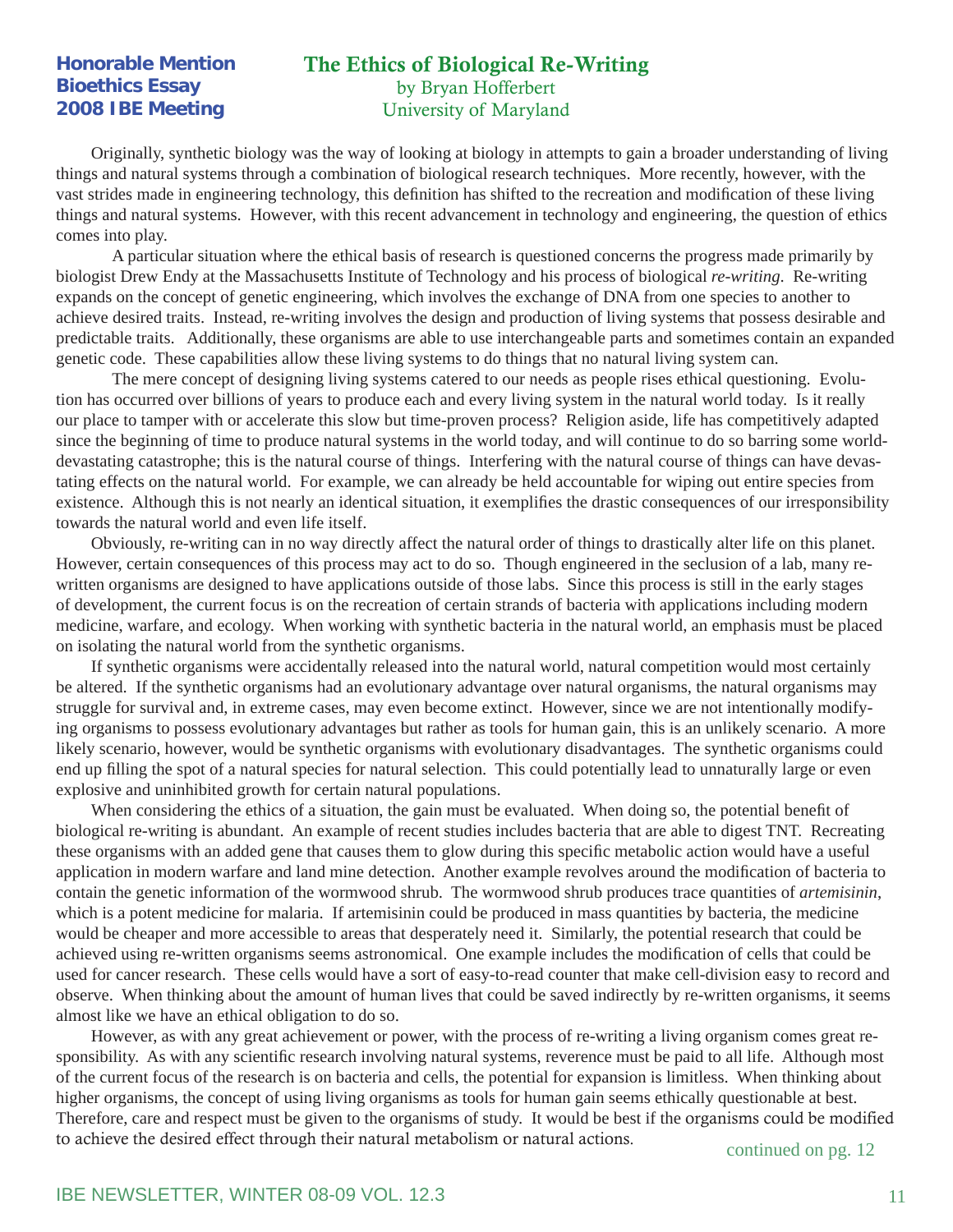#### *Continued from BIOLOGICAL RE-WRITING, pg. 11*

Additionally, as mentioned before, it would be an ethical obligation of research to take every precaution when rewriting organisms. Every genetic modification should be made with a purpose, and random experimenting should be prohibited. This could lead to engineered organisms with deadly properties or applications. Moreover, not only could this occur by accident, but it could be an intended effect. This technology could potentially be used to re-write organisms as biological weapons. This sort of application is very ethically wrong and unjust.

When considering the ethical validity of this research, another aspect must be weighed into account. Though not immediately relevant, the eventual re-writing of people is a circumstance that seems very unethical. If keeping in line with the basic premise of the research that re-written organisms are used as tools for human gain, the re-writing of humans could either be weighed as out of the question or as an ethically bankrupt concept. The thought of creating people genetically predisposed as slave laborers or workers makes my spine tingle.

In conclusion, when taking a stance on the ethics of the situation, the good must be weighed with the bad. In the case of re-writing organisms, the potential to save many lives and vastly improve the quality of life exists abundantly. However, the possibility for the disruption of natural systems as well as the possibility for its applications in ethically deficient situations, including the manufacture of biological weapons or even the creation of people, exists almost in equal abundance. It is a sad case when the potential to do so much good and provide ourselves with so much benefit must be denied due to the sometimes evil nature of humankind as a whole. Therefore, I would have to say that the process of biological re-writing is ethically unjust.